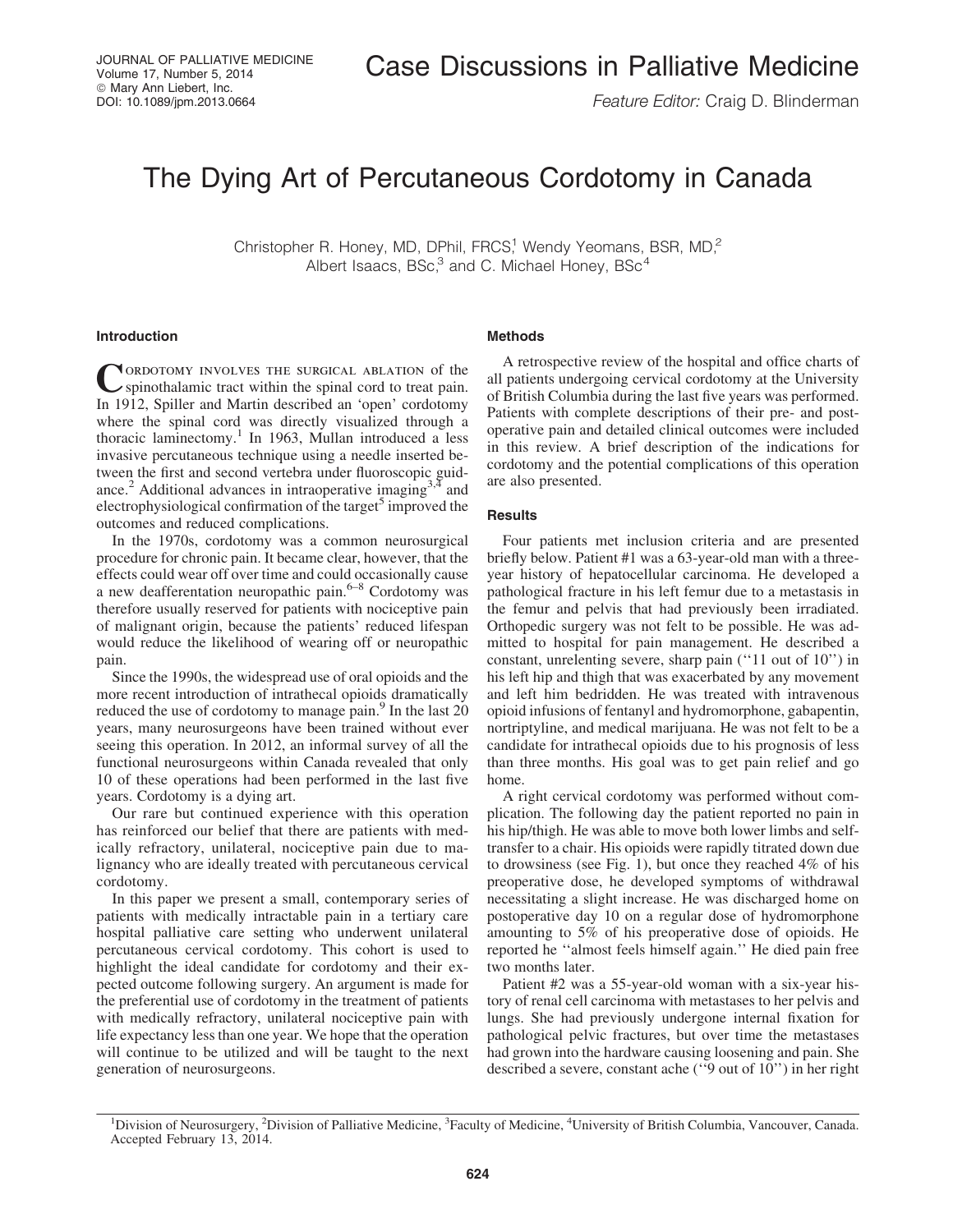

FIG. 1. Pre- and postoperative daily oral morphine equivalent (OME). The daily OMEs are presented for each patient before and after (day 1 and 7) cordotomy.

buttock and thigh that was exacerbated by movement and left her bedridden. A coccygeal bedsore developed that was difficult to treat, because movement to expose it was too painful. She was admitted to hospital for pain control. She was treated with opioids (regular hydromorphone IV and methadone with sufentanil and fentanyl for breakthrough), baclofen, ketamine, and carbamazepine. The dosage left her sedated but still in pain. She was not a candidate for intrathecal opioids, as she had previous spinal surgery and multiple medical comorbidities including intermittent bowel obstruction and obesity. She had previously had a trial of epidural anesthesia which was unsuccessful. Her goal was to get pain relief and get out of bed.

A left cervical cordotomy was performed without complication. Immediately after surgery she reported no pain in her buttock or thigh and began mobilizing. She was able to mobilize to the side of the bed and transfer with assistance to a chair after six days and reported a clear sensorium, because her opioid medications were reduced (see Fig. 1). However her care needs remained complex and she continued to need hospitalization on a palliative care ward for the last few months of her life.

Patient #3 was a 60-year-old man with a one-year history of metastatic melanoma to his right shoulder. He was admitted to hospital for pain management. He described a constant ache (''8 out of 10'') in his right shoulder and scapular region that was exacerbated by any movement of that limb. He was treated with a combination of opioids, ketamine, nortriptyline, gabapentin, metoclopromide, baclofen, and antiinflamatories, which left him sedated and/or delirious at times but still failed to control the pain. His goal was to relieve the pain and get out of hospital.

A left cervical cordotomy was performed without complication. The following morning the patient reported no pain in his shoulder area and began using that limb for activities of daily living. His opioids were reduced (see Fig. 1) and he had no further delirium. He was unable to be discharged home due to complex wound care requirements as well as frailty and fall risk. He died pain free one month later.

Patient #4 was a 69-year-old Mandarin-speaking woman with breast cancer and metastases to her lungs and left chest wall region. She was admitted to hospital for pain control. She reported a constant pressure and deep ache (''10 out of 10'') in her grossly edematous left arm and forearm that was exacerbated by movement. Any care or transfers were difficult and required assistance due to pain and she could not lie flat for any length of time. She was treated with a combination of opioids, antiinflammatories, ketamine, and intravenous lidocaine. The dosage of medication required to reduce the pain to a ''6 out of 10'' left her confused. The patient's goals were to obtain pain relief and a clear sensorium.

A right cervical cordotomy was performed without complication. Immediately after surgery her left upper limb pain was gone. She helped transfer herself off the surgical stretcher. Her bed mobility improved, but her functional status remained limited due to dyspnea and fatigue. Her opioids were dramatically reduced (see Fig. 1) and she was able to participate in discussions concerning the end of her life. Five days postprocedure she complained of shocks in her left arm that were brought under control by restarting the lidocaine infusion. She died comfortably on the palliative care ward three weeks later.

## **Discussion**

This paper highlights that percutaneous cervical cordotomy can be effective in the palliative care setting. The vignettes presented serve to demonstrate that medically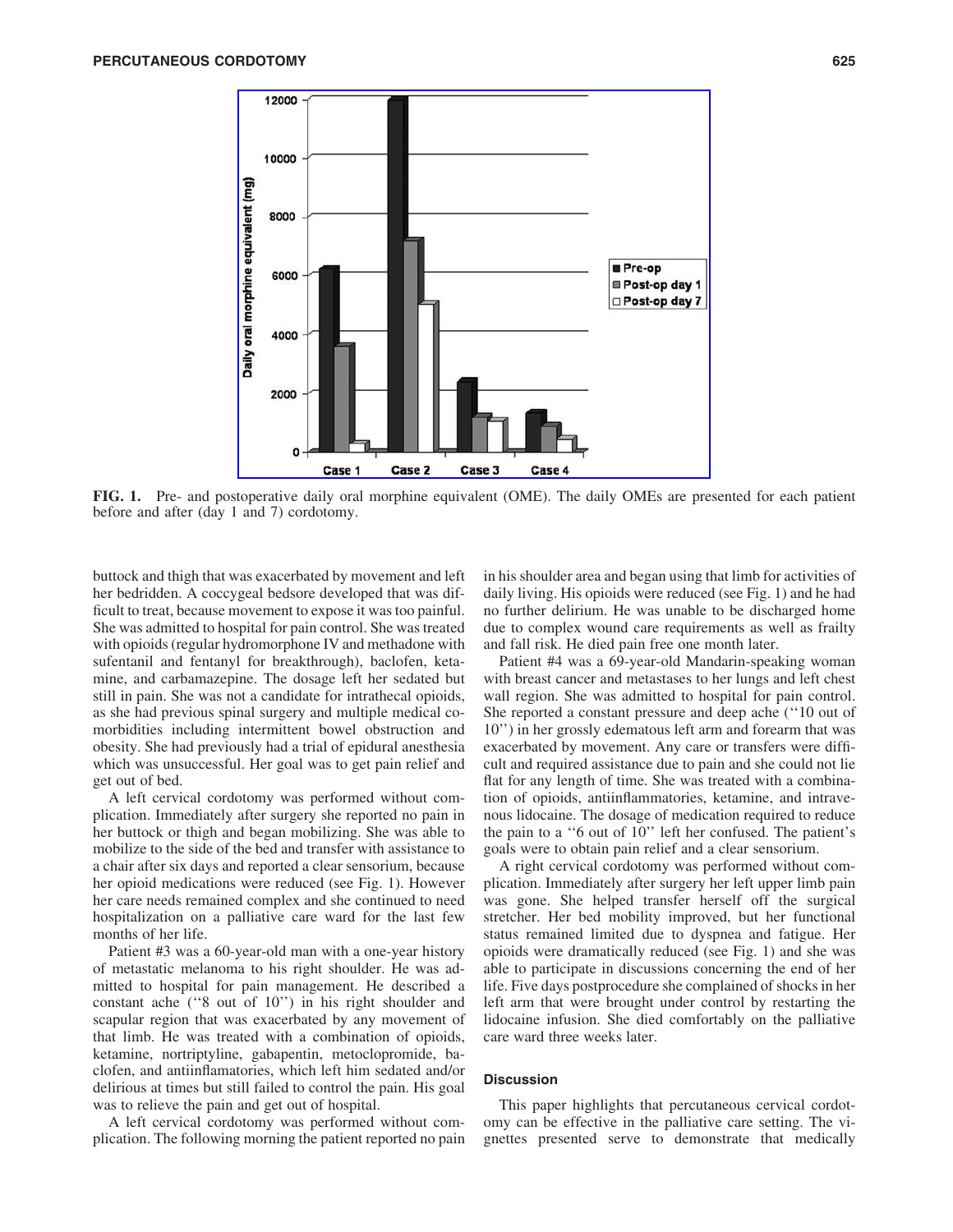refractory pain can be eliminated following cordotomy with a resultant improvement in quality of life. Cordotomy remains an excellent option for the right patient. Unfortunately, this operation is vastly underutilized in Canada and may disappear if the next generation of neurosurgeons is not exposed to the technique.

Like all neurosurgical procedures, two things are required for a successful outcome—choosing the correct patient and performing the operation correctly. How to perform the operation correctly cannot be taught on paper—it must be seen. A detailed description of the operation is therefore not the intention of this paper. We hope to highlight the 'ideal' patient, so that pain specialists and palliative care physicians are aware of this option for their patients and can develop therapeutic collaborations with their neurosurgeons.

#### Indications for percutaneous cervical cordotomy

Our indication for percutaneous cervical cordotomy is medically refractory, unilateral nociceptive pain in a patient with an expected lifespan of less than one year.

The World Health Organization has produced recommendations for the medical management of pain.<sup>10</sup> A number of articles in the palliative care literature have also provided guidelines for clinicians.<sup>11,12</sup> When pain becomes 'medically refractory' depends on the expectation of the patient. In our experience, pain treated medically is refractory when (1) the patient continues to feel pain or (2) the dosage of medication required to control pain causes intolerable side effects (e.g., sedation and opioid toxicity). We would also consider pain inadequately treated medically when quality of life is adversely affected by the treatment (e.g., the need for hospitalization to provide adequate pain relief).

For cervical cordotomy to be successful, the location of the pain must be in a dermatome at or below the shoulder (below C4). Pain above this level (in the head and neck) must be addressed with procedures aimed at the trigeminal caudalis nucleus and is beyond the scope of this paper. Unilateral cordotomy interrupts the pain pathway from the contralateral side of the body. After the primary pain fibres have entered the spinal cord ipsilateral to the pain, they synapse in the deep dorsal horn on secondary neurons which send their axons across the anterior commissure and ascend in the contralateral anterolateral fasciculus (where cordotomy can interrupt pain transmission). If pain is bilateral, then a unilateral procedure will not help the pain on the ipsilateral side of the operation. It is possible to perform bilateral cordotomy as an open procedure in the thoracic cord in order to avoid respiratory complications, but we have no experience with this more demanding operation. The quality of pain must be nociceptive, since this is the modality transmitted through the anterolateral spinothalamic tract. Pain due to compression of a nerve is still nociceptive (and therefore responds well to cordotomy) although technically can be considered 'neuropathic' since it is originating from a neural structure. Deafferentation pain, however, would not be expected to respond to cordotomy, because its origin may be higher in the neural axis. Pain of visceral origin (e.g., autonomic discomfort from the bladder, gastrointestinal tract) travels in the dorsal midline of the spinal cord and can respond to a different operation punctuate midline myelotomy.<sup>13</sup>

The inclusion criterion of an expected lifespan less than a year is, of course, a rough guideline. The patient's improved quality of life following cordotomy may be lost if the effect wears off, if the disease spreads to the contralateral side, or if the patient develops a deafferentation neuropathic pain. All these complications are less likely to occur if the patient lifespan is shorter.

## Contraindications for percutaneous cervical cordotomy

Patients must be able to lie supine and keep their head and neck still for the length of the procedure (approximately 30 to 60 minutes). Severe orthopnea or agitation would preclude this. Patients must be able to provide reliable feedback during physiologic testing. Dementia or delirium would therefore be a contraindication. Our patient #4 was Mandarin speaking and the operation was performed with the aid of a translator. The patient was tested with the translator preoperatively to ensure she could understand our questions and provide reliable feedback. A language barrier is therefore not an absolute contraindication. Puncturing the spinal cord requires intact hemostasis and a coagulopathy or thrombocytopenia would be a contraindication. Since the dura is punctured and will allow some CSF loss, an intracranial mass, which could cause tonsilar herniation, is a contraindication. The spinal pathway controlling automatic breathing (while sleeping) travels in the anterolateral cord and can be damaged during cordotomy.14,15 This is usually not a problem during unilateral cordotomy because the contralateral side remains intact. Occasionally the contralateral lung is defective because of disease burden or hemidiaphragm paralysis and cannot support automatic ventilation while sleeping. These patients are at risk for Ondine's curse—the inability to breathe when asleep. We did have one patient decline the procedure due to this risk.

## Consideration of a spinal 'pain' pump

Percutaneous epidural or spinal catheters can deliver medications to the spinal cord at concentrations that reduce systemic side effects. There are risks associated with these techniques (e.g., infection, cord injury), and patients often must be in a hospital setting, which can reduce their quality of life. If successful, however, the pump can be surgically internalized and refilled in an outpatient setting. Philosophically, this method of modulating pain is preferable to any destructive procedure such as cordotomy. Although the technology is expensive, it may be ideal for bilateral lower body pain. We still favor cordotomy for unilateral pain, because (1) some nociceptive pain remains refractory to spinal analgesia, (2) spinal anesthesia can produce intolerable side effects at doses required for pain relief, (3) pain higher up the body can be difficult to control without systemic side effects when using a spinal catheter, and (4) it is much less expensive and does not require continuous follow-up care.

### Cordotomy technique

The technique of percutaneous cervical cordotomy has been previously described in the neurosurgical literature.<sup>4,5</sup> We have used computer tomography to help guide the approaching needle through the neck and into the anterolateral cord. Infusion of a contrast agent into the subarachnoid space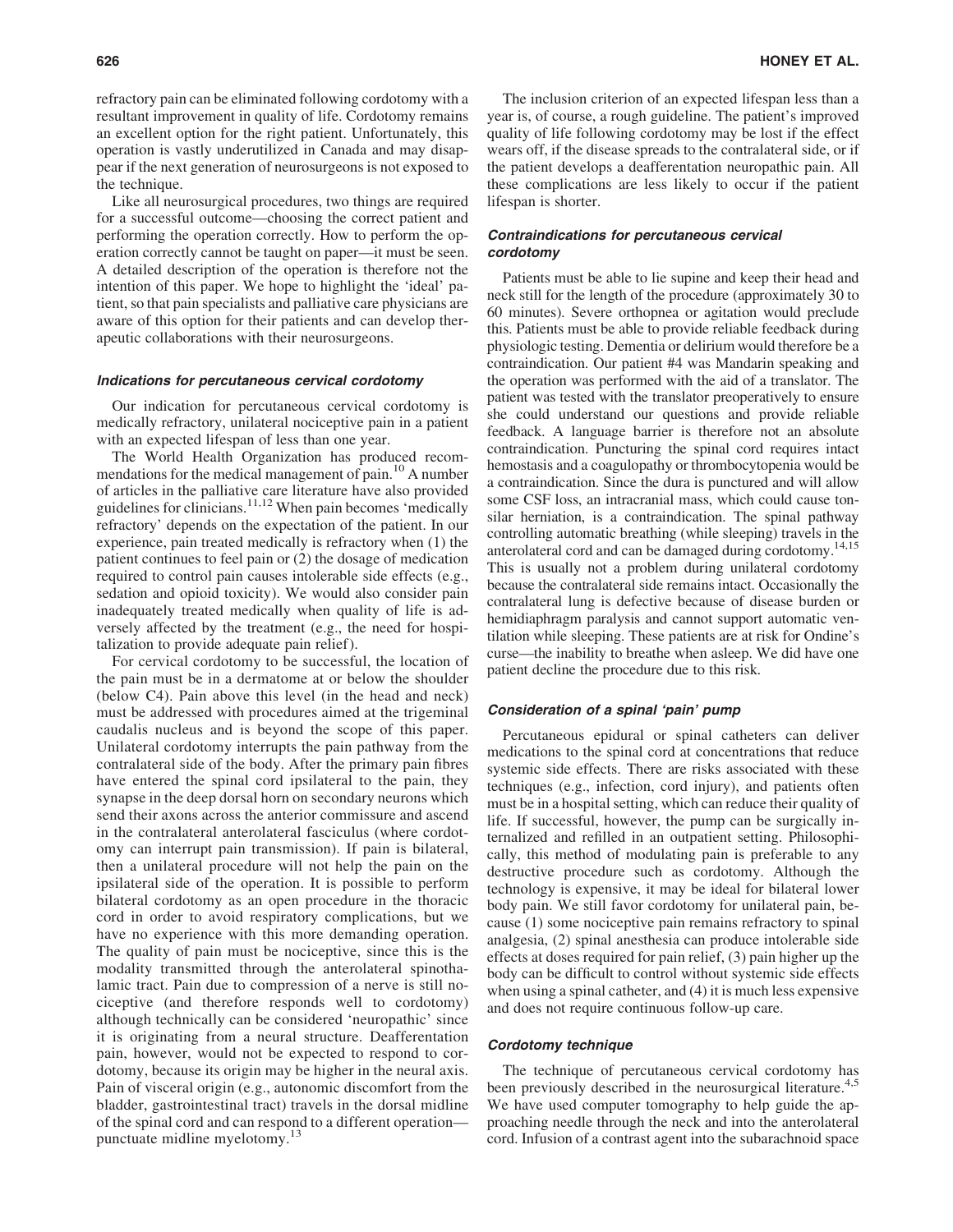## PERCUTANEOUS CORDOTOMY **627**

helps outline the cord prior to puncturing it. Local anesthesia is used for the needle penetration through the muscles of the neck and a bolus of Propofol for the cordotomy lesion. The lesioning electrode (Rosomoff) can be used for physiologic confirmation of positioning prior to lesioning. Macrostimulation (50 Hz, 1 ms, < 1.0 V) should produce a sensation of pain or temperature in the desired region of the body. Macrostimulation (2 Hz, 1 ms, 1.0 V) should not produce ipsilateral muscle contractions unless the electrode is too close to the corticospinal tract. The final lesion(s) are made incrementally until the desired body area has lost its ability to distinguish sharp from dull (pain) or hot from cold (temperature).

## Postoperative care

After a few hours of observation, all our patients returned to the palliative care ward. The pain relief following cordotomy is immediate and care must be taken to ensure appropriate opioid reduction. Typically patients no longer ask for prn doses of pain medications, which is an effective titration down, however all patients had their regular opioid dose reduced by 50% immediately postoperatively as a precaution. The regular doses continued to be reduced as tolerated based on levels of drowsiness and acceptable levels of pain. None of our patients required withholding of doses of opioids or the use of naloxone as would be necessary in patients who were not rousable and had respiratory depression. It should be noted that, as in the case of our patient with hepatocellular carcinoma, there is a risk of developing symptoms of withdrawal if titrated down too quickly.

#### Cordotomy complications

In our very small cohort of patients there have been no major complications such as permanent motor weakness. There are many potential complications, however, that can follow percutaneous cervical cordotomy.16–18 Of foremost concern is unintended damage to the spinal cord causing death from respiratory arrest or hemiplegia from injury to the corticospinal or other descending motor tracts. Ondine's curse and urinary incontinence are unusual following unilateral surgery unless the contralateral functioning has been compromised by the underlying malignancy. CSF leak with resultant low-pressure headaches is a possibility as is local infection in the immune compromised cancer patient. We have not seen loss of pain relief or the development of neuropathic pain, but our patients have not lived long postoperatively.

All patients complained of neck pain postprocedure described as either a stinging sensation or stiffness related to the positioning in the scanner. In the case of our patient with breast cancer, neck pain persisted, but in the other three cases the duration was only a few days.

There were some unanticipated outcomes observed by the team in the weeks following cordotomy. Once the refractory pain was relieved and the opioids dramatically reduced, all the patients had increased clarity of thought. This was felt by most to be beneficial, but in the case of our gentleman with the melanoma, he became increasingly distressed related to symptoms of continued bleeding despite maximum embolization as well as odor from the tumor site. Our patient with the renal cell carcinoma showed signs of depression and

#### **Conclusions**

could visit more frequently.

Percutaneous cervical cordotomy provides excellent pain relief in the contralateral hemibody. Patients with medically refractory, unilateral nociceptive pain can expect a dramatic reduction in their pain and a concomitant improvement in their quality of life. This operation continues to be rarely utilized in Canada and is in danger of becoming no longer available if the next generation of neurosurgeons is not appropriately trained. A close working relationship should be developed between the palliative care team and their neurosurgeon in order to provide optimal care for their patients.

#### Author Disclosure Statement

No competing financial interests exist.

### **References**

- 1. Spiller WG, Martin E: The treatment of persistent pain of organic origin in the lower part of the body by division of the anterolateral column of the spinal cord. JAMA 1912;58:1489–1490.
- 2. Mullan S, Harper PV, Hekmatpanach J, Torres H, Dobbin G: Percutaneous interruption of spinal pain tracts by means of a strontium 90 needle. J Neurosurg 1963;20:931–939.
- 3. Kanpolat Y, Deda H, Akyar S, Bilgic S: CT-guided percutaneous cordotomy. Acta Neurochir 1989;46:67–68.
- 4. Kanpolat Y, Ugur HC, Ayten M, Elhan AH: Computed tomography-guided percutaneous cordotomy for intractable pain in malignancy. Neurosurgery 2009;64:187–194.
- 5. Rosomoff HL, Carroll F, Brown J, Sheptak P: Percutaneous radiofrequency cervical cordotomy: Technique. J Neurosurg 1965;23:639–644.
- 6. Porter RW, Hohmann GW, Bors E, French JD: Cordotomy for pain following cauda equina injury. Arch Surg 1966; 92:765–770.
- 7. Papo I, Luongo A: High cervical commissural myelotomy in the treatment of pain. J Neurol Neurosurg Psychiatry 1976;39:705–710.
- 8. Jack TM, Lloyd JW: Long-term efficacy of surgical cordotomy in intractable non-malignant pain. Ann R Coll Surg Engl 1983;65:97–102.
- 9. De Conno F, Panzeri C, Brunelli C, Saita L, Ripamonti C: Palliative care in a national cancer center: Results in 1987 vs. 1993 vs. 2000. J Pain Symptom Manage 2003;25:499–511.
- 10. World Health Organization: *Cancer Pain Relief: With a Guide to Opioid Availability*, *2nd ed.* Geneva: World Health Organization, 1996.
- 11. Miguel R: Interventional treatment of cancer pain: The fourth step in the World Health Organization analgesic ladder? Cancer Control 2000;7:149–156.
- 12. Nersesyan H, Slavin KV: Current aproach to cancer pain management: Availability and implications of different treatment options. Ther Clin Risk Manag 2007;3:381–400.
- 13. Nauta HJ, Hewitt E, Westlund KN, Willis WD: Surgical interruption of a midline dorsal column visceral pain pathway: Case report and review of the literature. J Neurosurg 1997;86:538–542.